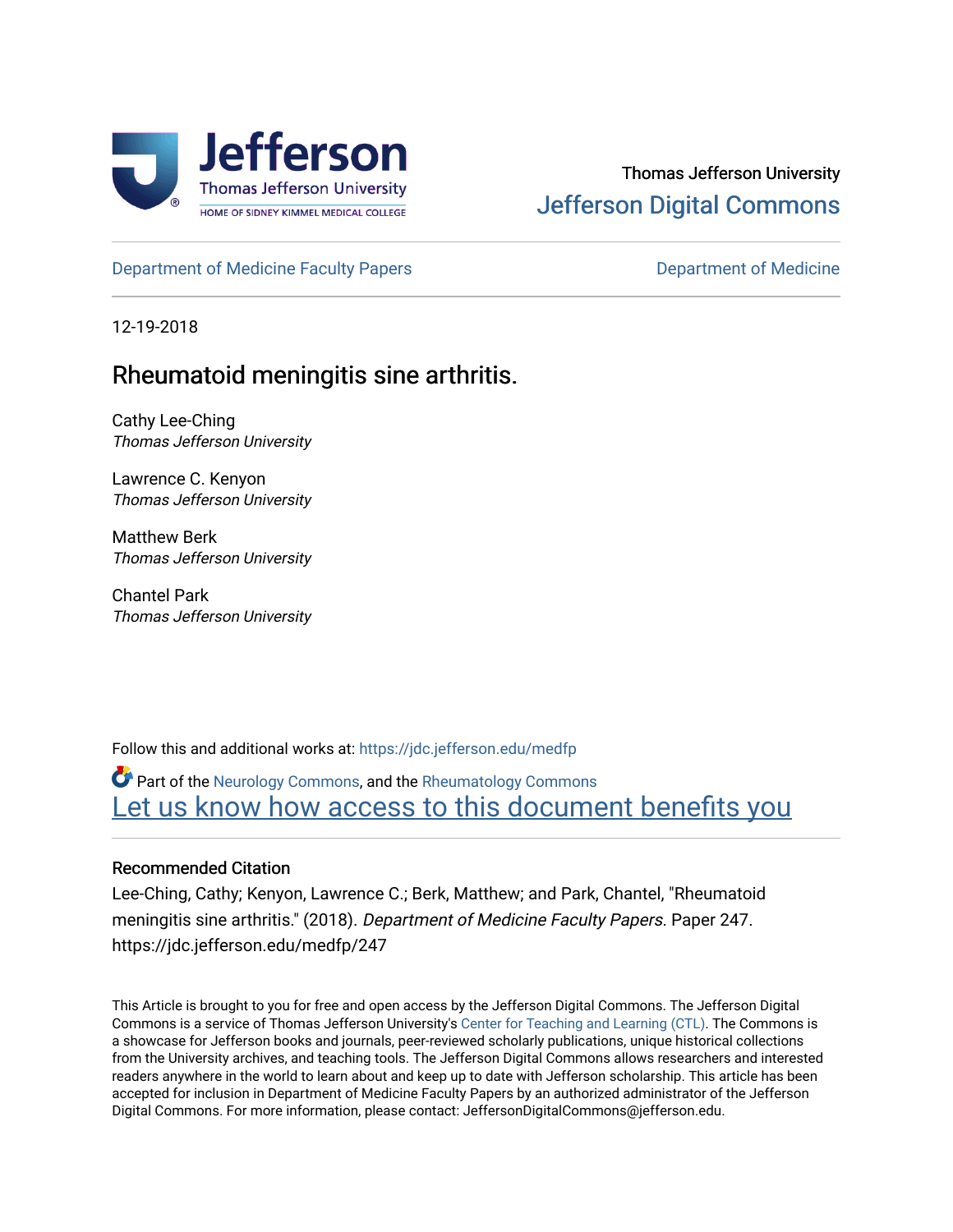### **Title:** Rheumatoid meningitis sine arthritis

**Author names and Affiliations:** Cathy Lee Ching, MD<sup>1</sup>, Lawrence Kenyon, MD, PhD<sup>2</sup>, Matthew Berk, MD<sup>3</sup>, Chantel Park, MD<sup>4</sup>

 $1$  Division of Rheumatology, Department of Medicine, Thomas Jefferson University. Address: 211 South 9 th Street, Walnut Towers Suite 210, Philadelphia, PA 19107. Email: leeching19@live.com

<sup>2</sup> Department of Neuropathology, Thomas Jefferson University. Address: 132 South 10<sup>th</sup> Street, Main Building Suite 280, Philadelphia, PA 19107. Email: Lawrence.Kenyon@jefferson.edu

<sup>3</sup> Division of Neurology, Department of Medicine, Thomas Jefferson University. Address: 909 Walnut Street Suite 400, Philadelphia, PA 19107. Email: Matthew.Berk@jefferson.edu

<sup>4</sup> Division of Rheumatology, Department of Medicine, Thomas Jefferson University. Address: 211 South 9 th Street, Walnut Towers Suite 210, Philadelphia, PA 19107. Email: Chantel.Park@jefferson.edu

## **Corresponding author:** Cathy Lee Ching, MD. Email: leeching19@live.com

#### **Abstract**

Rheumatoid meningitis is a rare and very serious extra-articular manifestation of rheumatoid arthritis. We present a case of a 72-year-old female with no history of arthritis who developed stroke-like symptoms, seizures, psychosis and compulsive behavior. Serial brain magnetic resonance images (MRI) over four months demonstrated progressive interhemispheric meningeal thickening. She had mild lymphocytic pleocytosis on the cerebrospinal fluid analysis and serum anti-cyclic citrullinated peptide antibodies resulted positive in high titers. She underwent a brain biopsy showing necrotizing granulomas consistent with rheumatoid meningitis. Her symptoms resolved with treatment with glucocorticoids and cyclophosphamide. She has not been diagnosed with rheumatoid arthritis even after 1 year of follow up. Clinicians should be aware of the possibility of rheumatoid meningitis without rheumatoid arthritis and keep it on the differential for patients with aseptic meningitis and otherwise negative work up.

#### **Introduction**

Rheumatoid meningitis is a rare, but very serious extra-articular manifestation of rheumatoid arthritis  $(R.A)^1$ . The prevalence is unknown, as it has only been described in case reports. Since 1954, around fiftyfour histopathologically proven cases of rheumatoid meningitis have been published, most of them in patients with a longstanding history of seropositive R.A. In only five reported cases, the diagnosis of rheumatoid meningitis preceded the diagnosis of R.A within the first 3 months of initial presentation or were diagnosed simultaneously  $2-21$ . Here, we present the first case of biopsy proven rheumatoid meningitis in a patient without any prior history or new development of clinical arthritis after one year of follow up, and we highlight the value of testing for rheumatoid factor (R.F) and anti-cyclic citrullinated peptide (CCP) antibodies in aseptic meningitis of unclear etiology, even in the absence of arthritis.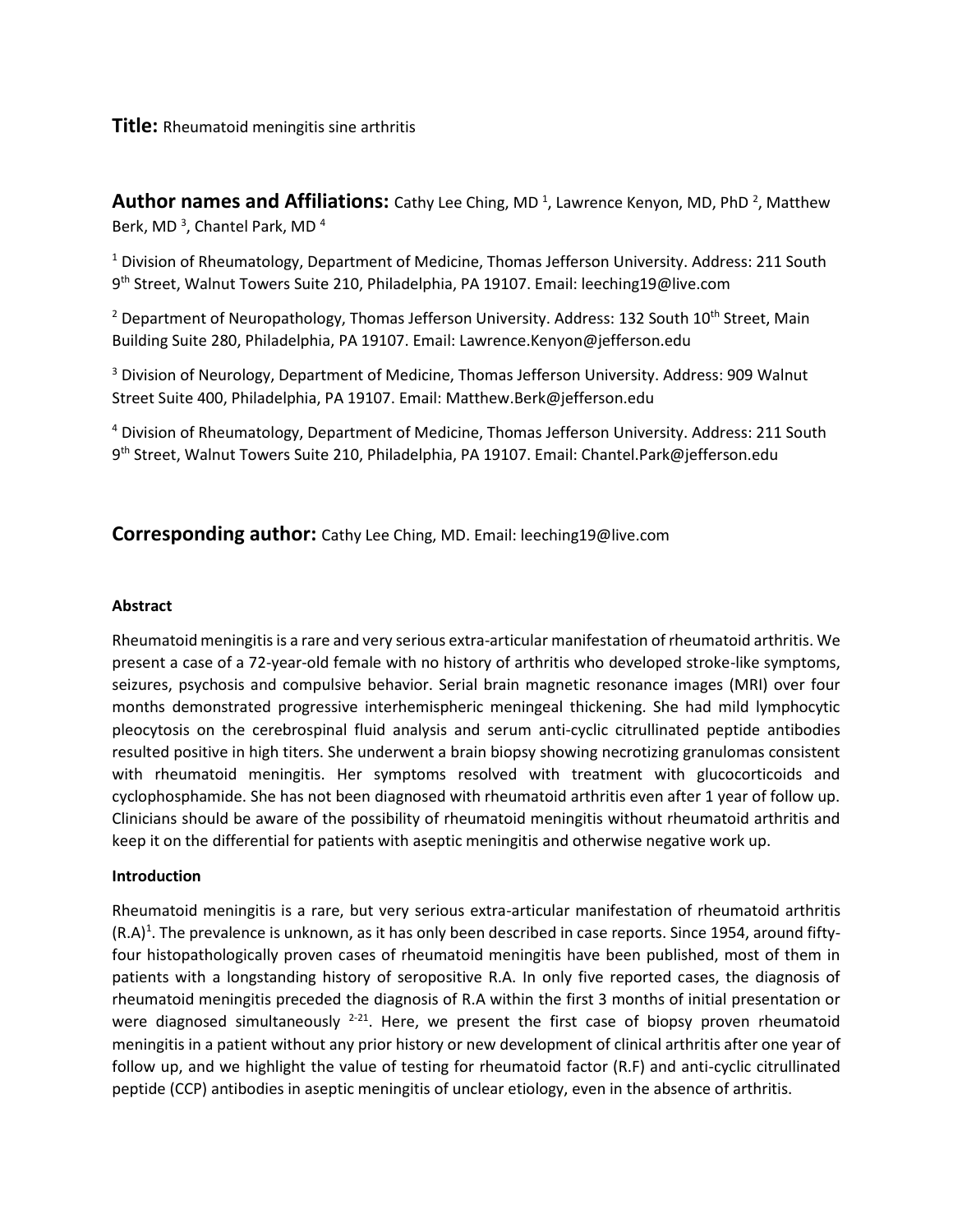#### **Case report**

A 72-year-old African American female with a history of hypertension and peripheral vascular disease developed sudden onset left sided weakness and dysphasia in October 2017. Based on clinical history and abnormal MR imaging, she was diagnosed with a stroke at an outside institution and placed on antiplatelet therapy. During the following six months, she had several hospital admissions due to changes in mental status and seizure episodes. She also developed vivid hallucinations (visual and auditory), paranoid delusions, insomnia, and compulsive behavior. She was evaluated by Neurology and Psychiatry and was placed on different combinations of anti-epileptic drugs (divalproex, levetiracetam, lacosamide, gabapentin, clonazepam, lorazepam) and quetiapine for delirium without noticeable improvement, thus prompting transfer to a tertiary care center for evaluation and treatment. Her 12-point review of systems was otherwise negative. Her physical exam was remarkable for cachexia, scarring alopecia, and minimal hyperextension of the interphalangeal and proximal interphalangeal joints. Her neurologic exam demonstrated intact alertness, orientation, explicit memory, and language, though notable for inattentiveness, poor concentration, emotional lability, paranoid delusions, and response to internal stimuli. She had mild weakness of her left lower extremity. Review of the patient's previous MR brain images and repeated brain MRI obtained at our institution demonstrated changes not consistent with ischemia but rather progressive interhemispheric meningeal disease. *See Fig 1*. MRA and MRV of the head and neck were normal. The patient underwent a lumbar puncture and the cerebrospinal fluid (CSF) analysis was remarkable for mild lymphocytic pleocytosis [12 white blood cells (normal 0-5/uL), 94% lymphocytes, 5% monocytes/macrophages, 1% neutrophils, 6 red blood cells (normal ≤ 0/uL), protein 25 mg/dl (normal 15-45 mg/dl), glucose 58 mg/dl (normal 40-70 mg/dl), serum glucose 88 mg/dl]. Extensive infectious and neoplastic work up was negative, including, but not limited to syphilis, cryptococcus, HIV, meningitis/encephalitis panel, CJ prion testing, aerobic/anaerobic, fungal and acid-fast bacilli (AFB) cultures of blood and CSF; cytology and flow cytometry of the CSF. Her interferon gamma release assay (QuantiFERON) testing was initially borderline positive, but repeat testing was negative. Autoimmune work up revealed mildly elevated inflammatory markers (Erythrocyte sedimentation rate 39 mm/hr and C-reactive protein 0.9 mg/dl) and high levels of CCP IgG (197.5 units, ref 0-19). Serum antinuclear antibody, rheumatoid factor and anti-neutrophil cytoplasmic antibodies were negative. Hand x-rays were not obtained due to patient's refusal. Bilateral foot x-rays were normal. The patient underwent a right frontal lobe biopsy, which showed necrotizing granulomas in the leptomeninges and dura mater consistent with rheumatoid meningitis. *See Fig 2*. Special stains for bacteria, mycobacteria and fungi were negative. An IgG4 immunohistochemistry stain was also non-diagnostic. The patient was treated with IV methylprednisolone 1 g daily for 5 days and cyclophosphamide 500 mg/m<sup>2</sup> for four monthly doses with resolution of meningeal enhancement on follow up brain MRI (*see Fig 3*) and resolution of the patient's hallucinations and emotional lability. The initial borderline QuantiFERON test was interpreted as a false positive result given the negative AFB stains and cultures, absence of risk factors in the patient's history and, in retrospect analysis, her clinical improvement with immunosuppressive therapy.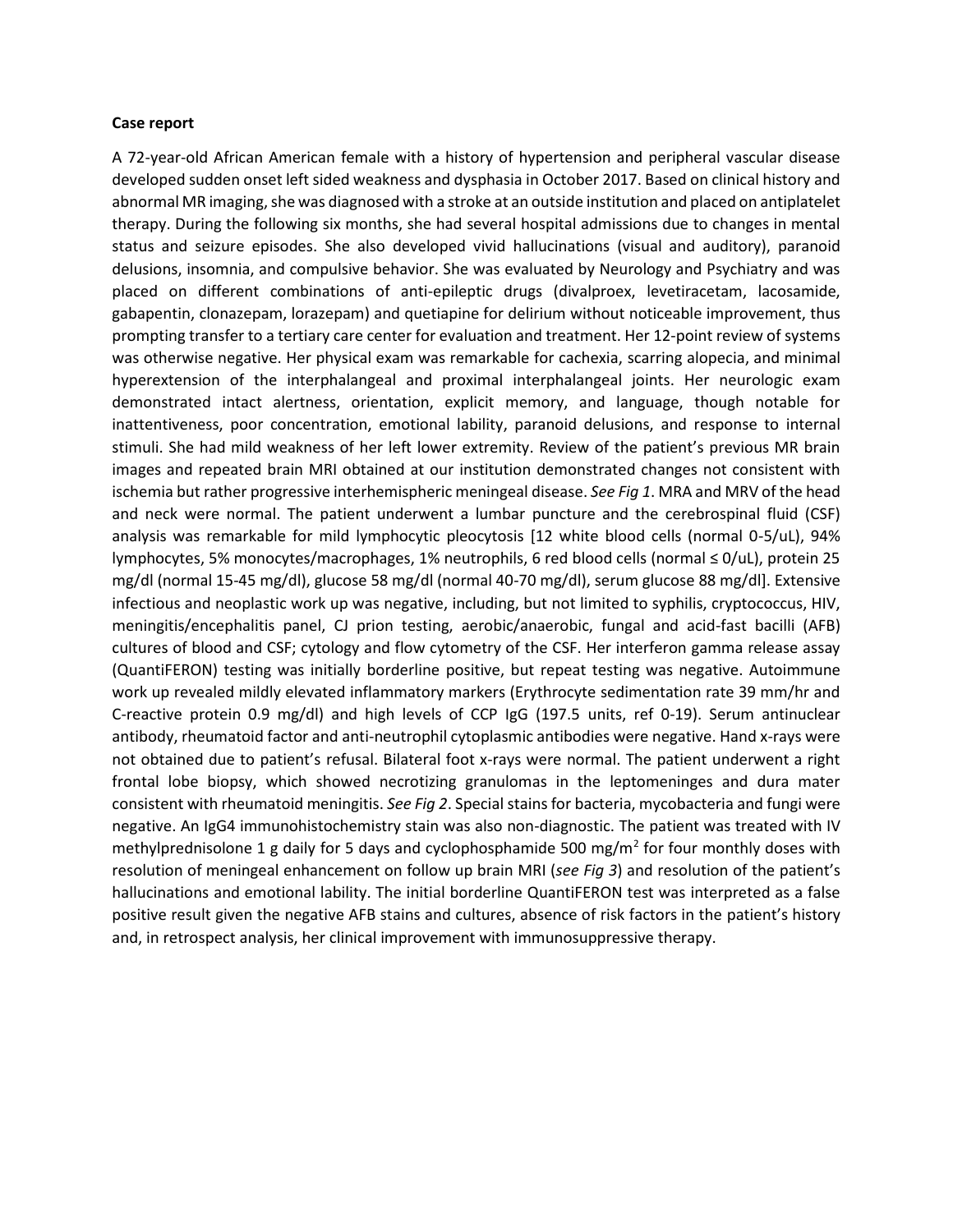

*Figure 1. MRI Brain with and without contrast. Coronal view T1 sequence showing diffuse post-contrast leptomeningeal enhancement. No parenchymal disease.*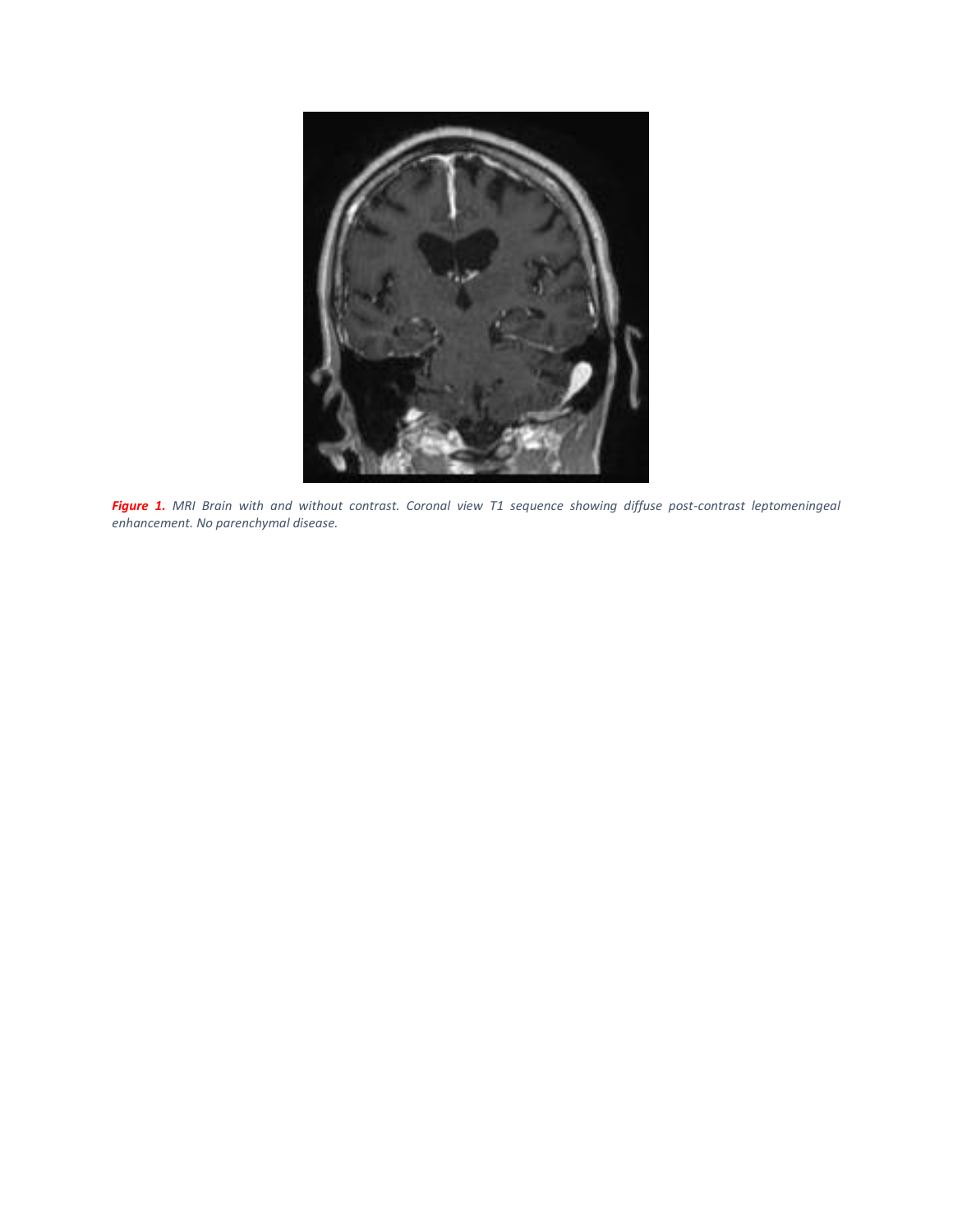

*Figure 2. Biopsy of the right frontal lobe cortex and meninges (40x) with predominantly leptomeningeal inflammatory process with extensive necrosis (circle) and multinucleated giant cells (inset). Special stains for bacteria (Brown-Brenn), fungi (Grocott), and mycobacteria (Kinyoun auramine-rhodamine) are negative for organisms.*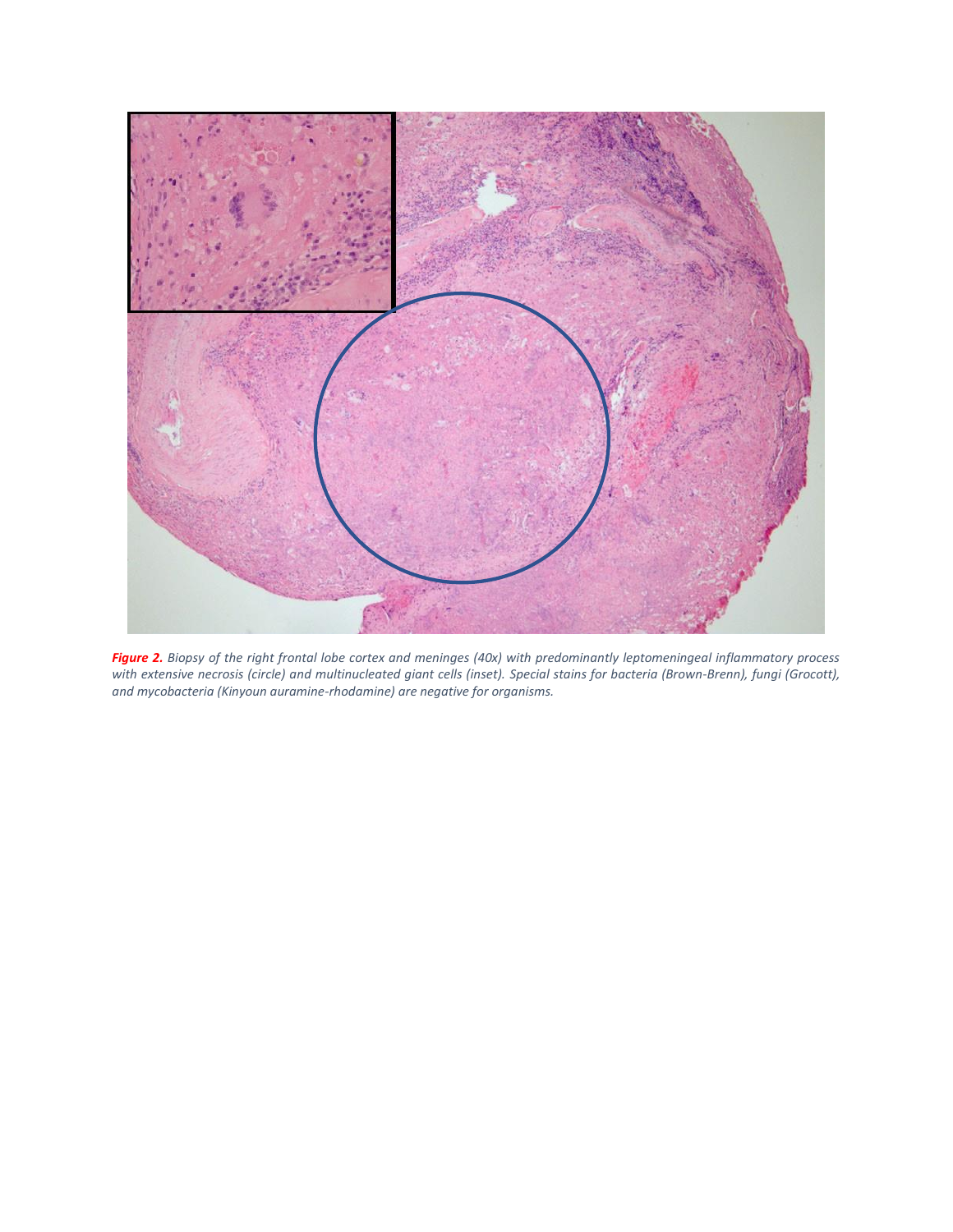

*Figure 3. Post-Cyclophosphamide MRI Brain with and without contrast. Coronal view T1 sequence showing resolution of previous leptomeningeal enhancement*

#### **Discussion**

Rheumatoid arthritis can cause pachymeningitis, leptomeningitis or a combination of both. The inflammation can be localized or diffuse and involve the meninges surrounding the brain or the spinal cord. It usually causes asymmetric meningeal involvement. Rheumatoid meningitis has been seen almost exclusively in patients with a longstanding history of seropositive rheumatoid arthritis, even if their disease has been in remission.  $1, 3$ 

The clinical manifestations of rheumatoid meningitis are diverse, including: headaches, meningismus, stroke like symptoms, cranial neuropathies, seizures, impairment of vigilance and consciousness, hydrocephalus, sinus thrombosis, dementia, parkinsonism and behavioral modifications.  $1, 8, 21$ 

Rheumatoid meningitis is a diagnosis of exclusion and requires a combination of lumbar puncture, brain MRI and brain biopsy to establish the diagnosis. The CSF analysis can be normal or show modest lymphocytic pleocytosis, mildly elevated protein and/or slightly decreased glucose levels. R.F and interleukin-6 levels have also been found to be elevated in the CSF of patients with rheumatoid meningitis. Brain MRI findings include meningeal thickening and contrast enhancement on fluid-attenuation inversion recovery images (FLAIR) or diffusion-weighted sequences. Biopsy of the lesions identified by MRI reveal a characteristic, but nonspecific, mononuclear cell infiltration of the meninges with T and B cell lymphocytes and abundant plasma cells. Rheumatoid nodules within the meninges are specific for rheumatoid meningitis but are not always seen. They are composed of focal areas of necrosis surrounded by palisaded epithelioid giant cells. Granulomatous inflammation and vasculitis can be present. 1, 3, 4, 6, 8

It is important to exclude other inflammatory or infiltrative diseases, such as infections (HSV, VZV, enteroviruses, tuberculous meningitis, atypical mycobacteria, neuroborreliosis, fungal infections, meningovascular syphilis, etc.), lymphoma, meningeal metastasis, drug induced (non-steroidal anti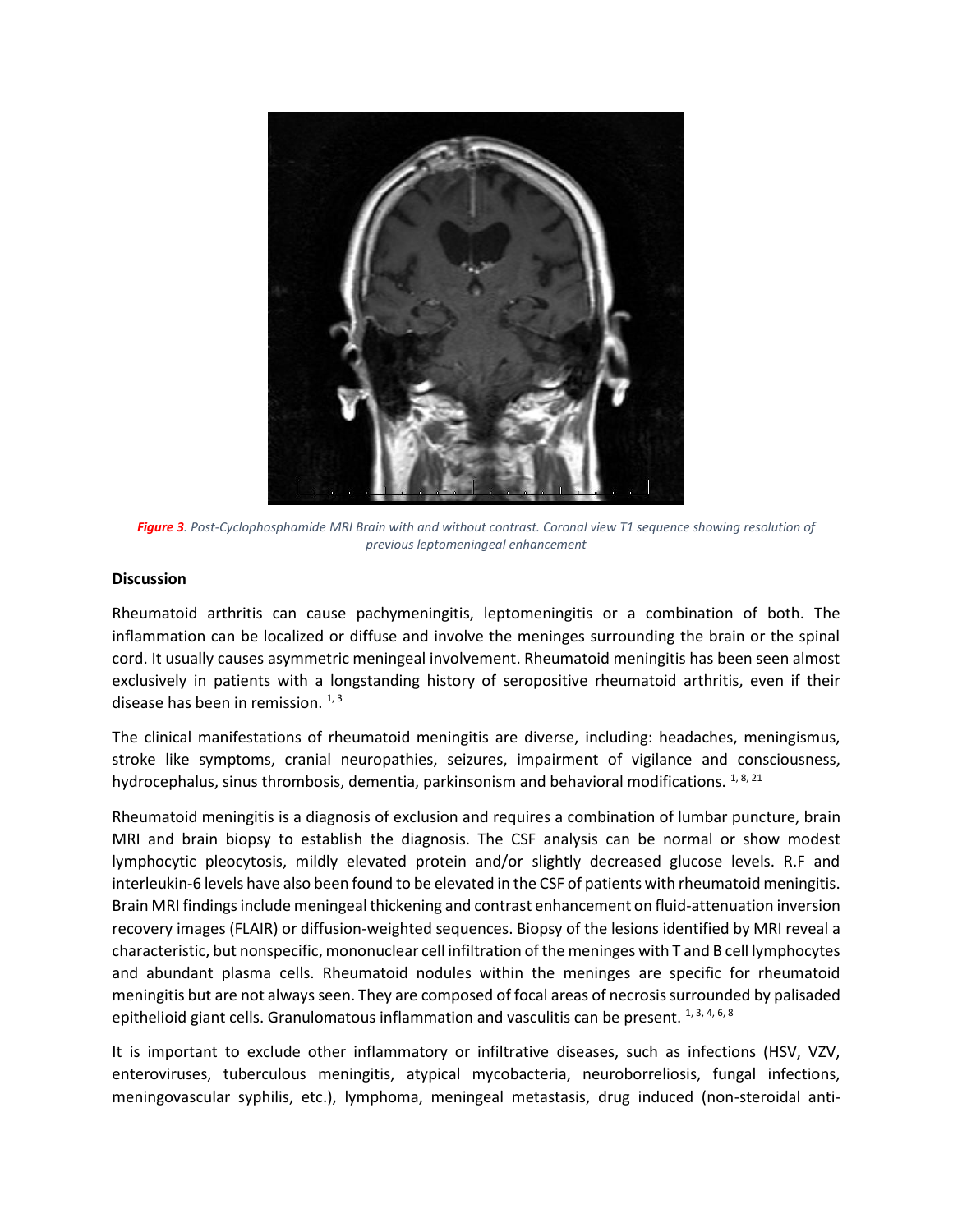inflammatory drugs, tumor necrosis factor alpha inhibitors), neurosarcoidosis, antineutrophil cytoplasmic autoantibody-associated vasculitis (mainly granulomatosis with polyangiitis), immunoglobulin G4-related disease, giant cell arteritis and neuro-Behcet's 1,3-5, 17, 21

A thorough investigation to rule out infectious and malignant etiologies is necessary before starting immunosuppressive therapy. There are no guidelines or clinical trials that have studied the optimal agent or treatment duration in rheumatoid meningitis patients, but there are anecdotal experiences with steroids (usually intravenous pulses of methylprednisolone) and steroid sparing agents, such as methotrexate, azathioprine, cyclosporine, cyclophosphamide and rituximab. Limited data available suggest that tumor necrosis factor alpha inhibitors (TNFi) are not effective. We preferred to use cyclophosphamide in our patient in order to improve medication adherence, central nervous system penetration and quicker onset of action. In terms of prognosis, in the largest case series reported by Bathon et al, 3 out of 19 patients died from systemic necrotizing vasculitis associated with R.A and 14 died of other causes (sepsis, cardiac disease).  $1, 3, 5, 6, 17, 18, 23$ 

Our case is unique in that this is the first description of a patient with biopsy proven rheumatoid meningitis who has not developed symptoms or signs of arthritis after 1 year of follow up from her initial presentation. This emphasizes the importance of keeping rheumatoid meningitis in the differential diagnosis of aseptic meningitis (pachy- or lepto- meningitis), when alternative etiologies have been ruled out and testing for rheumatoid factor and CCP antibodies even in the absence of arthritis. We should contemplate the possibility that the prevalence of rheumatoid meningitis may have been underestimated over the years because of underdiagnosis. Our patient did have minimal hyperextension of few interphalangeal joints of her hands, but in the absence of radiological evaluation, this is difficult to interpret as a sign of early arthropathy versus a benign finding.

Additionally, to our knowledge, this is the first reported case of rheumatoid meningitis presenting with psychotic features with visual and auditory hallucinations, which completely resolved after immunosuppressive therapy.

As a final thought, one could argue that there are no pathognomonic histopathologic features of rheumatoid meningitis and that the possibility of neurosarcoidosis remains, however neurosarcoidosis usually causes non caseating granulomas and affects the meninges at the skull base, rather than at the brain convexity. <sup>13</sup> Furthermore, CCP antibody is highly specific for R.A (more than 90% specificity). <sup>22</sup> Our patient was worked up for possible sarcoidosis with computed tomography scan of her chest, abdomen and pelvis to look for lymphadenopathy and with angiotensin converting enzyme levels in the CSF, all of which were unremarkable.

### **References**

1.- DeQuattro K and Imboden JB 2017. Neurologic Manifestations of Rheumatoid Arthritis. Rheum Dis Clin N Am 43: 561-571.

2.- Starosta MA and Brandwein SR 2007. Clinical manifestations and treatment of rheumatoid pachymeningitis. Neurology 68: 1079-1080.

3.- Choi SJ, Park YH, et al 2017. Pearls & Oy-sters: Asymmetric meningeal involvement is a common feature of rheumatoid meningitis. *Neurology* 88: 108-110.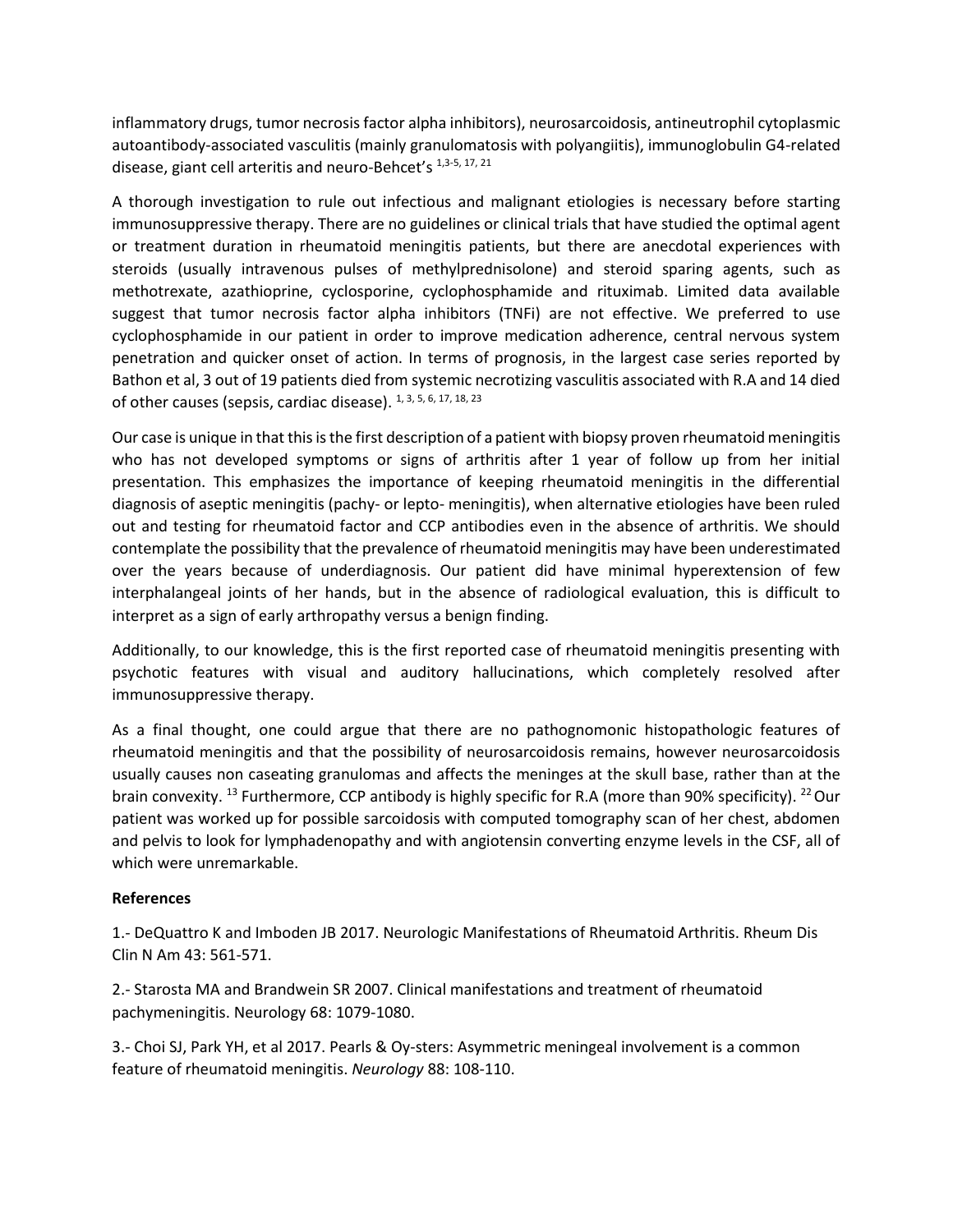4.- Duray MC, Marchand E, et al 2012. Granulomatous meningitis due to rheumatoid arthritis. Acta Neurol Belg 112: 193-197.

5.- Alexander SK, Di Cicco M, et al 2018. Rheumatoid disease: an unusual cause of relapsing meningoencephalitis. BMJ Case Rep doi:10.1136/bcr-2017-222587.

6.- Matsushima M, et al 2010. MRI and pathological findings of rheumatoid meningitis. Case Reports / Journal of Clinical Neuroscience 17: 129-132.

7.- Kim HY, Park JH, et al 2011. A case of rheumatoid meningitis: pathologic and magnetic resonance imaging findings. Neurol Sci 32: 1191-1194.

8.- Cianfoni A, Falcone C, et al 2010. Rheumatoid Leptomeningitis: Magnetic Resonance Imaging and pathologic Findings—A Case Report. J Neuroimaging 20: 192-194.

9.- Magaki S, Chang E, et al 2016. Two cases of rheumatoid meningitis. Neuropathology 36: 93-102.

10.- Shibahara T, et al 2016. Anti-Cyclic Citrullinated Peptide Antibody-Positive Meningoencephalitis in the Preclinical Period of Rheumatoid Arthritis. Case Rep Neurol 8: 156-160.

11.- Li Y and Kuzuhara S 2009. Rheumatoid cranial pachymeningitis successfully treated with long-term corticosteroid. Rheumatol Int 29: 583-585.

12.- Nihat A, et al 2016. Rheumatoid meningitis. Pract Neurol 16: 312-314.

13.- Lu L, Chwalisz B, et al 2015. Rheumatoid meningitis: a rare complication of rheumatoid arthritis. BMJ Case Rep. doi:10.1136/bcr-2014-208745.

14.- Finkelshtein V, Lampl Y, et al 2018. Self-limited Rheumatoid Meningitis as a Presenting Symptom of Rheumatoid Arthritis. IMAJ 20: 262-264.

15.- Lubomski M, Sy J, et al 2018. Rheumatoid leptomeningitis presenting with an acute neuropsychiatric disorder. Pract Neurol 0: 1-4.

16.- Padjen I, Mayer M, et al 2015. Redefining a diagnosis: from meningeal plasma cell granuloma to rheumatoid meningitis. Report of a patient follow-up. Neurol Sci 36: 1047-1048.

17.- Schmid L, Müller M, et al 2009. Induction of Complete and Sustained Remission of Rheumatoid Pachymeningitis by Rituximab. Arthritis & Rheumatism 60(6): 1632-1634.

18.- Luessi F, Sollors J, et al 2009. Infliximab in the treatment of rheumatoid meningoencephalitis. J Neurol 256: 2094-2096.

19.- Parsons A, Zuniga L, et al 2018. Rheumatoid meningitis a case review. The Neurologist 23(3): 83-85.

20.- Koide R, Isoo A, et al 2009. Rheumatoid leptomeningitis: rare complication of rheumatoid arthritis. Clin Rheumatol 28: 1117-1119.

21.- Chowdhry V, Kumar N, et al 2005. An Unusual Presentation of Rheumatoid Meningitis. J Neuroimaging 15: 286-288.